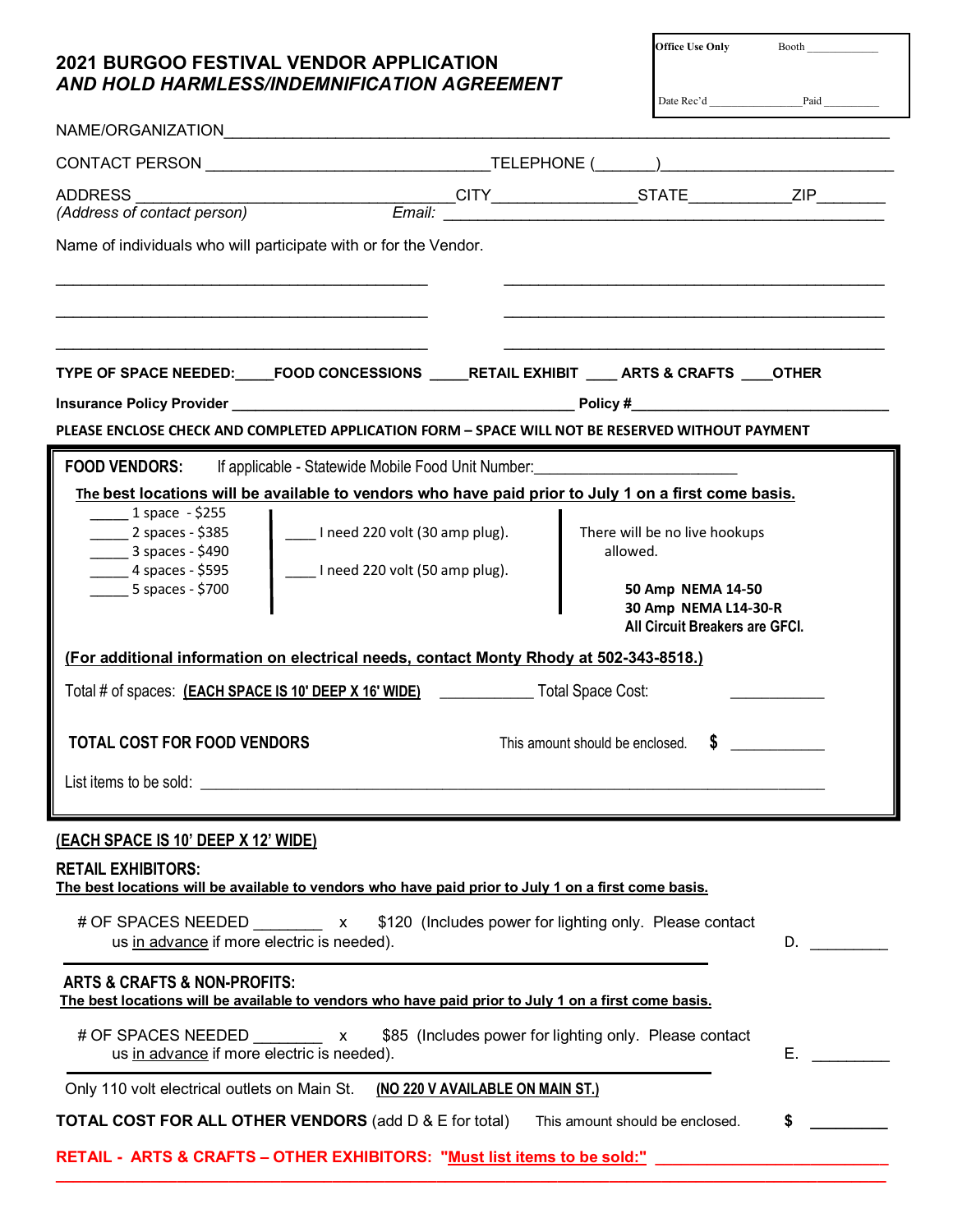# **BURGOO FESTIVAL RULES AND GUIDELINES**

1. Vendor space will not be reserved until paid. **Money should be paid in full before August 1, 2020 – there will be penalties for late payments.** The best locations will be available to vendors who have paid prior to July 1 on a first come basis. **You are not guaranteed the same booth space you had last year.** Money must be submitted along with a completed application form. The Anderson County Burgoo Festival, Inc. (ACBF, Inc.) will mail a vendors map by the second week of September with space(s) designated. Limited spaces are available. Only 110 v. electricity hookup is located on Main Street. **No refunds will be given after September 1.** *An early departure fee of \$100 will be assessed to vendors that leave before the festival ends on Saturday, September 26.*

2. **NEW SETUP TIME. Vendors should plan to set up between 8:00 a.m. and 12:00 Noon on Friday, the opening day of the festival. NO VENDORS SHALL BE ALLOWED TO SET UP ON ANY STREETS PRIOR TO 8:00 A.M. FRIDAY. Streets will not be closed until 8:00 a.m.**

If vendors are unable to set up prior to the times of operation, they must set up in a manner that will not interfere with other vendors. **VENDORS WILL NOT BE PERMITTED TO BRING VEHICLES ON FESTIVAL GROUNDS DURING THE HOURS OF OPERATION.** *Vendors are expected to be in operation during the following hours: Friday, 1:00 p.m.-9:00 p.m., and Saturday, 9:00 a.m.-9:00 p.m.* **New for 2020: you must be completely set up and open for business by 1:00 p.m. on Friday. SPECIAL NOTE WILL BE TAKEN OF VENDORS WHO DO NOT STAFF THEIR BOOTH DURING BUSINESS HOURS.** *If you pay for a booth & are unable to attend, you must call (502-598-9748) by Thursday morning (no reimbursement) so someone else on the waiting list can have your space. Otherwise, there are open spaces and looks bad for the overall festival. If not at the festival by start time, your booth will be forfeited.*

3. **Regular Vendor space** will be marked on the street with a **|** to indicate how far into the street merchandise can be displayed. This will strictly be enforced. You must furnish your own equipment (tables, tents, etc). **Spaces on Main Street measure 10'x12'.** That translates to 10' from the center of the street toward the curb and 12' long. If your setup requires more space than this, you must purchase more spaces. **You will have one, 110 plug. If you need more plugs, you must bring a two-outlet pigtail with you.**

**Food Vendor space** will be marked on the street the same as above but **your space will measure 10'x16' this year.** That translates to 10' into the street from the curb and 16' along the curb. **This includes trailer tongues, awnings, etc. This will strictly be enforced!** If your setup requires more space that this, you must purchase more spaces. You must furnish your own equipment (tables, tents, etc.)

4. The ACBF, Inc. will accept vendors with the following designations: **Food Vendor** – defined as an exhibitor that will be selling food or drinks on site. All food vendors will require an inspection by the local health department and are required to have proof of insurance. **Retail Exhibitor** – defined as an exhibitor that is re-selling manufactured goods. **Arts & Crafts Exhibitor**– defined as an exhibitor that is selling items that have been crafted by hand. This designation is for exhibitors who have created the finished product that is to be sold. **Non Profit Exhibitor –** defined as any local non-profit group – must be a known organization in the community.

The cost of booth space is determined by the type of exhibitor and appropriate fee. Refer to the application form for specifics.

### **Checks should be made payable to: ANDERSON COUNTY BURGOO FESTIVAL, INC., and mailed to P.O. BOX 385, LAWRENCEBURG, KY 40342**. **(For additional information, contact: 502-598- 9748.)**

Vendors are responsible for obtaining their own health permit, fee payable to the Anderson County Health Department. A health inspection will be required on the first day of the festival. Payment for the health certificate will be collected on site. If you have questions about the health inspection, contact: Anderson County Health Department (502) 839-4551.

5. Sidewalk space is to be used by store owners.

6. Limited electricity will be available on a first-come, first-serve basis. Please specify the items you will be using that require electricity. You must bring your own extension cords. Electrical cords must be in good condition and grounded. Cords may be inspected by the ACBF, Inc. If your need power other than lighting, please contact us. If you are concerned about the 30 amp or 50 amp, please contact Monty Rhody at 502-343-8518 regarding your concern before arriving at the festival.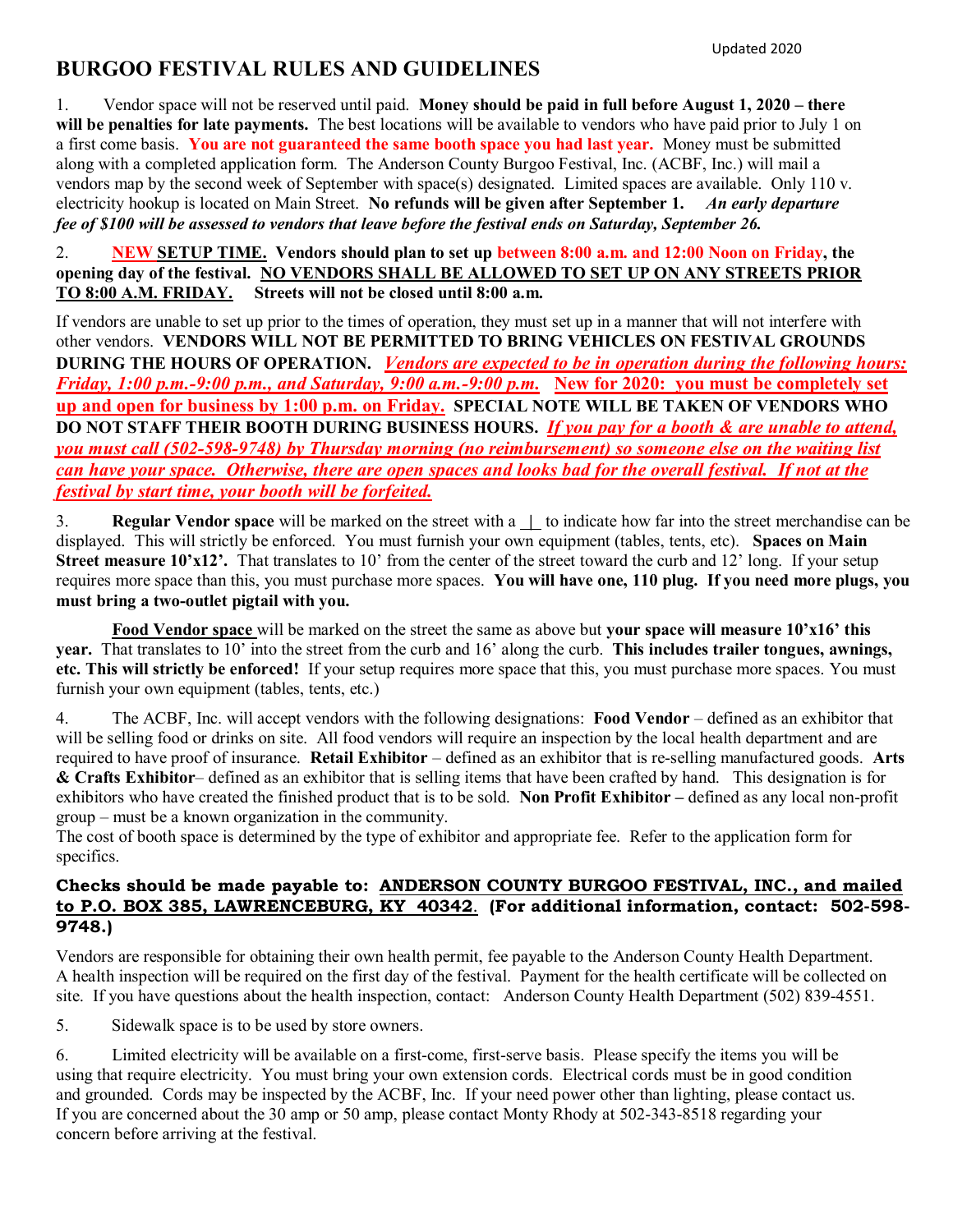Page 2 Festival Rules & Guidelines

#### 7. **Vendors must sign a copy of page 3 of the Burgoo Festival Rules & Guidelines and return with their application**.

8. Vendors must check in with the ACBF, Inc. upon arrival and **before** setting up.

9. **No one will be allowed to move from assigned location.** Any exceptions will be decided upon by the Burgoo Festival Committee.

10. **Proof of insurance is requested by the ACBF, Inc., (required for food vendors.) If you have insurance coverage for your business, we ask that you provide a copy of certificate. On the application provide the name of your insurance provider and the policy number. The festival will not be responsible for any lost, stolen or damaged property or items. We will not be responsible for any accidents that occur.**

11. You are responsible for your own security. Local law enforcement will be on duty throughout the festival.

12. You must keep your area clean. THIS WILL BE STRICTLY ENFORCED. **Food vendors must provide their own trash container and its disposal.**

13. Anyone under 18 must be supervised by an adult at all times.

14. I further understand the ACBF, Inc. reserves the right to reject any or all applications/applicants without cause or reason. **The ACBF, Inc. also reserves the right to place festival participants in order to best benefit the overall festival** and the right to ask a participant to leave without refund if disagreement results over the location of booth space.

15. The ACBF, Inc. does not give any vendor exclusive rights to any items being sold. If a vendor is concerned about items being sold, they should contact the committee before the festival.

16. In the event of cancellation of the festival, all booth fees will be refunded.

17. Any items with the ACBF, Inc. logo or anything resembling the logo will only be sold by the ACBF, Inc.

18. **Vendors that are selling novelties: we ask that you do not sell any string in a can product or any**  explosive type devices. This includes bags that release a foul smell when opened or stepped upon. Potato guns are prohibited. The number of spaces available for non-food and non-arts & crafts vendors will be limited.

19. Vendors are responsible for paying their own state sales tax.

20. **CITY VENDOR LICENSE**: The City of Lawrenceburg requires each vendor to obtain a vendor license. License fee for vendors will be \$25.00. Please make check payable to the City of Lawrenceburg and mail to: P.O. Box 290, Lawrenceburg, KY 40342. **NEW FOR 2021. Money for city license will not be accepted until Aug. 1.** A business license will be forwarded to you prior to the day(s) of the event. If you have questions regarding the license contact Hope Franklin at (502) 839-5372.

## **21. IMPORTANT – See number 21. on next page. Do not return application without including it.**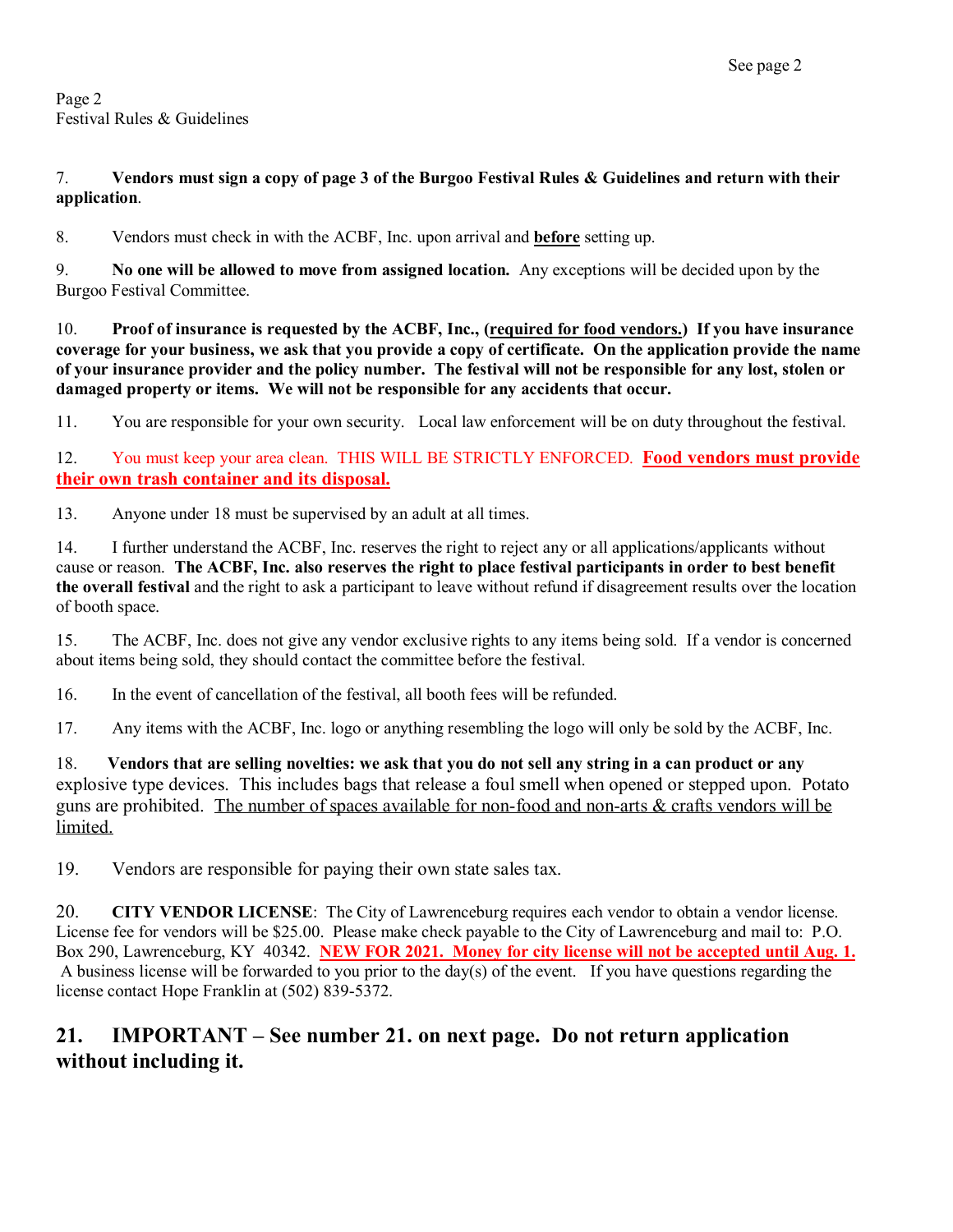Page 3 Festival Rules and Guidelines

# **21. HOLD HARMLESS & INDEMNIFICATION AGREEMENT**

 **THE undersigned applicant/vendor does hereby agree to forever release and does hold harmless, the Anderson County Burgoo Festival, Inc., the County of Anderson, and the City of Lawrenceburg, their directors, members, employees, agents, and assigns from any and all claims, liabilities losses, damages, expenses (including but not limited to attorney's fees) resulting from damage, harm or injury to my property and/or person, no matter how incurred, as may be sustained by me or my property, during my presence at any activity relating to the 2021 Burgoo Festival.** 

 **I do further agree to indemnify, defend and hold harmless the entities set forth in the preceding paragraph from and against any and all claims, liabilities, losses, damages, costs, expenses (including but not limited to attorney's fees), judgments and penalties that the said entities may incur and which arose out of any of my actions or omissions, or the acts or omissions of my agents, employees and those who participate in the Festival at my direction as such claims, etc. may be asserted by myself, my agents, employees and those who participate in the Festival at my direction.** 

 **In the event that a vendor, agent, employee or participant is under the age of eighteen (18) years, the undersigned parent or legal guardian of such participant agrees to indemnify, defend and hold harmless the entities set forth above from and against any and all claims, liabilities, losses, damages, costs, expenses (including but not limited to attorney's fees), judgments and penalties arising out of such under-aged individuals' participation in the Festival.** 

**\_\_\_\_\_\_\_\_\_\_\_\_\_\_\_\_\_\_\_\_\_\_\_\_\_\_\_\_\_\_\_\_\_\_\_\_\_\_\_\_\_\_\_\_\_\_\_ \_\_\_\_\_\_\_\_\_\_\_\_\_\_\_\_\_\_\_\_\_\_\_\_\_\_\_\_\_\_\_\_\_\_\_\_\_\_\_\_\_\_\_\_\_\_\_**

**\_\_\_\_\_\_\_\_\_\_\_\_\_\_\_\_\_\_\_\_\_\_\_\_\_\_\_\_\_\_\_\_\_\_\_\_\_\_\_\_\_\_\_\_\_\_\_ \_\_\_\_\_\_\_\_\_\_\_\_\_\_\_\_\_\_\_\_\_\_\_\_\_\_\_\_\_\_\_\_\_\_\_\_\_\_\_\_\_\_\_\_\_\_\_**

**\_\_\_\_\_\_\_\_\_\_\_\_\_\_\_\_\_\_\_\_\_\_\_\_\_\_\_\_\_\_\_\_\_\_\_\_\_\_\_\_\_\_\_\_\_\_\_ \_\_\_\_\_\_\_\_\_\_\_\_\_\_\_\_\_\_\_\_\_\_\_\_\_\_\_\_\_\_\_\_\_\_\_\_\_\_\_\_\_\_\_\_\_\_\_**

**Signature Date 2.1 All 2.2 Signature Date 2.2 Signature Date 2.2 Signature 2.2 Signature 2.2 Signature 2.2 Signature 2.2 Signature 2.2 Signature 2.2 Signature 2.2 Signature 2.2 Signature 2.2 Signature 2.2 Signature 2.2 Si** 

**Names of all individuals who will participate with or for the Vendor.**

Application on Back of Page